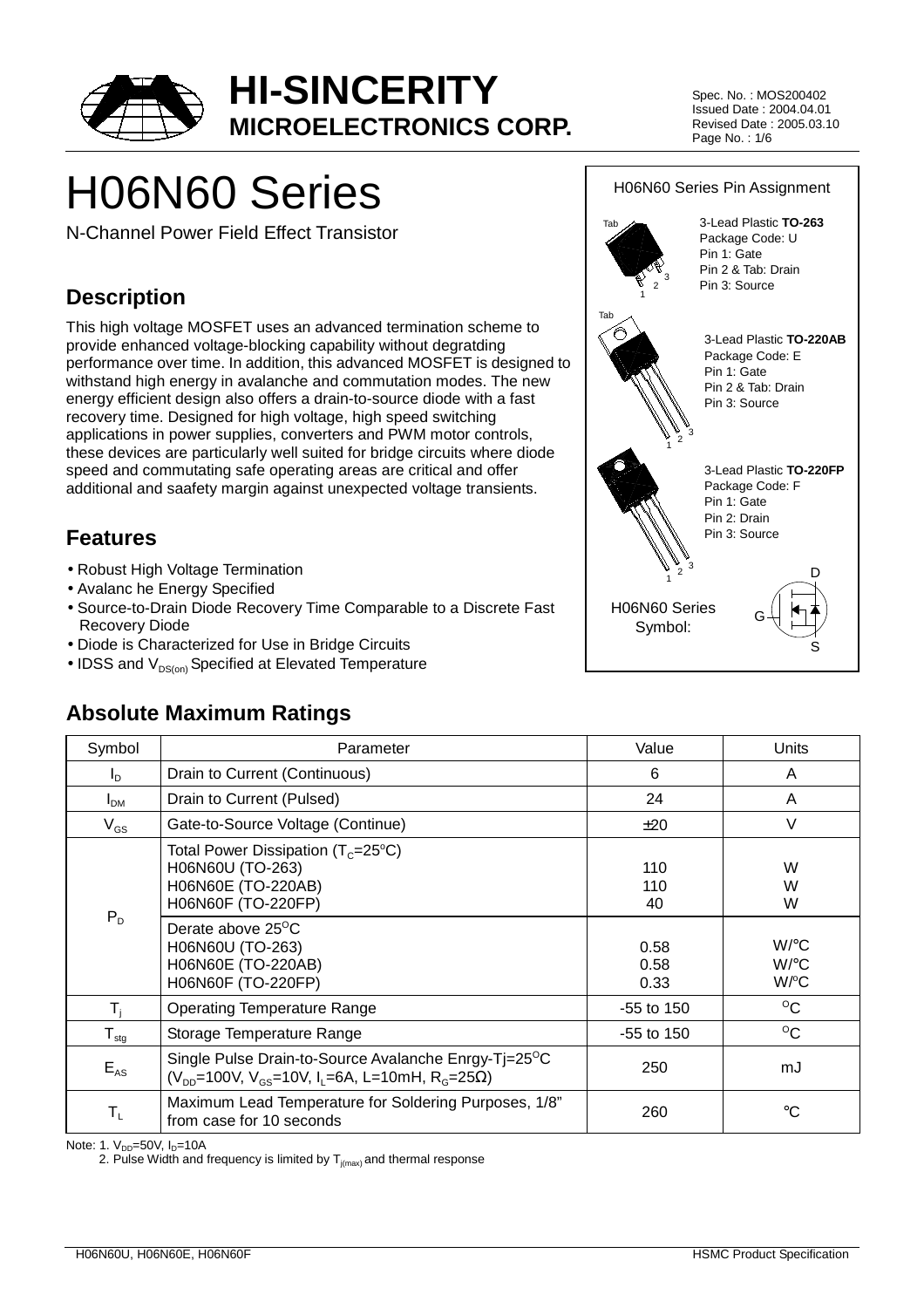

Spec. No. : MOS200402 Issued Date : 2004.04.01 Revised Date : 2005.03.10 Page No. : 2/6

### **Thermal Characteristics**

| Symbol                | Parameter                                         | Value           | Units |                |
|-----------------------|---------------------------------------------------|-----------------|-------|----------------|
|                       |                                                   | TO-263          | 1.7   |                |
| $R\theta_{\text{JC}}$ | Thermal Resistance Junction to Case Max.          | <b>TO-220AB</b> | 1.7   | $^{\circ}$ C/W |
|                       |                                                   | <b>TO-220FP</b> | 3.3   |                |
| $R\theta_{JA}$        | Thermal Resistance Junction to Ambient Max.<br>62 |                 |       | $^{\circ}$ C/W |

### **ELectrical Characteristics** (T<sub>J</sub>=25°C, unless otherwise specified)

| Symbol                   | Characteristic                                                                                    |                                                   |                | Typ.           | Max.           | Unit   |
|--------------------------|---------------------------------------------------------------------------------------------------|---------------------------------------------------|----------------|----------------|----------------|--------|
| $V_{(BR)DSS}$            | Drain-Source Breakdown Voltage (V <sub>GS</sub> =0V, I <sub>D</sub> =250uA)                       |                                                   |                |                |                | $\vee$ |
|                          | Drain-Source Leakage Current (V <sub>DS</sub> =600V, V <sub>GS</sub> =0V)                         |                                                   |                |                | 1              | uA     |
| $I_{DSS}$                | Drain-Source Leakage Current ( $V_{DS}=600V$ , $V_{GS}=0V$ , T <sub>i</sub> =125 <sup>o</sup> C)  |                                                   | ٠              |                | 50             | uA     |
| $I_{GSSF}$               | Gate-Source Leakage Current-Forward (V <sub>ast</sub> =20V, V <sub>DS</sub> =0V)                  |                                                   |                | $\blacksquare$ | 100            | nA     |
| $I_{GSSR}$               | Gate-Source Leakage Current-Reverse (V <sub>gsr</sub> =-20V, V <sub>DS</sub> =0V)                 |                                                   | ٠              |                | $-100$         | nA     |
| $V_{GS(th)}$             | Gate Threshold Voltage (V <sub>DS</sub> =V <sub>GS</sub> , I <sub>D</sub> =250uA)                 |                                                   | $\overline{2}$ | 3              | 4              | $\vee$ |
| $R_{DS(on)}$             | Static Drain-Source On-Resistance (V <sub>GS</sub> =10V, I <sub>D</sub> =3.6A)*                   |                                                   |                | 1              | 1.2            | Ω      |
| $g_{FS}$                 | Forward Transconductance (V <sub>DS</sub> =15V, I <sub>D</sub> =3.6A)*                            |                                                   | 2              | $\overline{4}$ |                | S      |
| $C_{\text{iss}}$         | Input Capacitance                                                                                 |                                                   |                | 1498           |                | pF     |
| $C_{\rm{oss}}$           | <b>Output Capacitance</b>                                                                         | $V_{\text{GS}}$ =0V, $V_{\text{DS}}$ =25V, f=1MHz |                | 158            |                |        |
| $C_{\text{rss}}$         | Reverse Transfer Capacitance                                                                      |                                                   | $\blacksquare$ | 29             | $\blacksquare$ |        |
| $t_{d(0n)}$              | Turn-on Delay Time                                                                                |                                                   |                | 14             |                | ns     |
| $t_{r}$                  | <b>Rise Time</b>                                                                                  | $(V_{DD} = 300V, I_D = 6A, R_G = 9.1\Omega,$      |                | 19             |                |        |
| $t_{d(\text{off})}$      | <b>Turn-off Delay Time</b>                                                                        | $V_{GS}$ =10V)*                                   |                | 40             | $\blacksquare$ |        |
| $t_{f}$                  | Fall Time                                                                                         |                                                   |                | 26             |                |        |
| $Q_{q}$                  | <b>Total Gate Charge</b>                                                                          |                                                   |                | 35.5           | 50             |        |
| $\mathsf{Q}_\mathsf{gs}$ | Gate-Source Charge                                                                                | $(V_{DS}=300V, I_D=6A, V_{GS}=10V)^*$             |                | 8.1            | $\blacksquare$ | nC     |
| $Q_{gd}$                 | Gate-Drain Charge                                                                                 |                                                   |                | 14.1           | $\blacksquare$ |        |
| $L_{D}$                  | Internal Drain Inductance (Measured from the drain lead 0.25" from<br>package to center of die)   |                                                   |                | 4.5            |                | nH     |
| $L_{\rm S}$              | Internal Drain Inductance (Measured from the drain lead 0.25" from<br>package to source bond pad) |                                                   |                | 7.5            |                | nH     |

\*: Pulse Test: Pulse Width ≤300us, Duty Cycle≤2%

### **Source-Drain Diode**

| Symbol     | Characteristic        |                                                  | Min. | Typ.  | Max. | Units |
|------------|-----------------------|--------------------------------------------------|------|-------|------|-------|
| $V_{SD}$   | Forward On Voltage(1) | $I_s = 6A$ , $V_{cs} = 0V$ , $T_s = 25^{\circ}C$ |      |       |      |       |
| $L_{on}$   | Forward Turn-On Time  |                                                  | -    | $***$ |      | ns    |
| <b>Lrr</b> | Reverse Recovery Time | $I_s = 6A$ , $d_{1s}/d_t = 100A/us$              |      | 266   |      | ns    |

\*\*: Negligible, Dominated by circuit inductance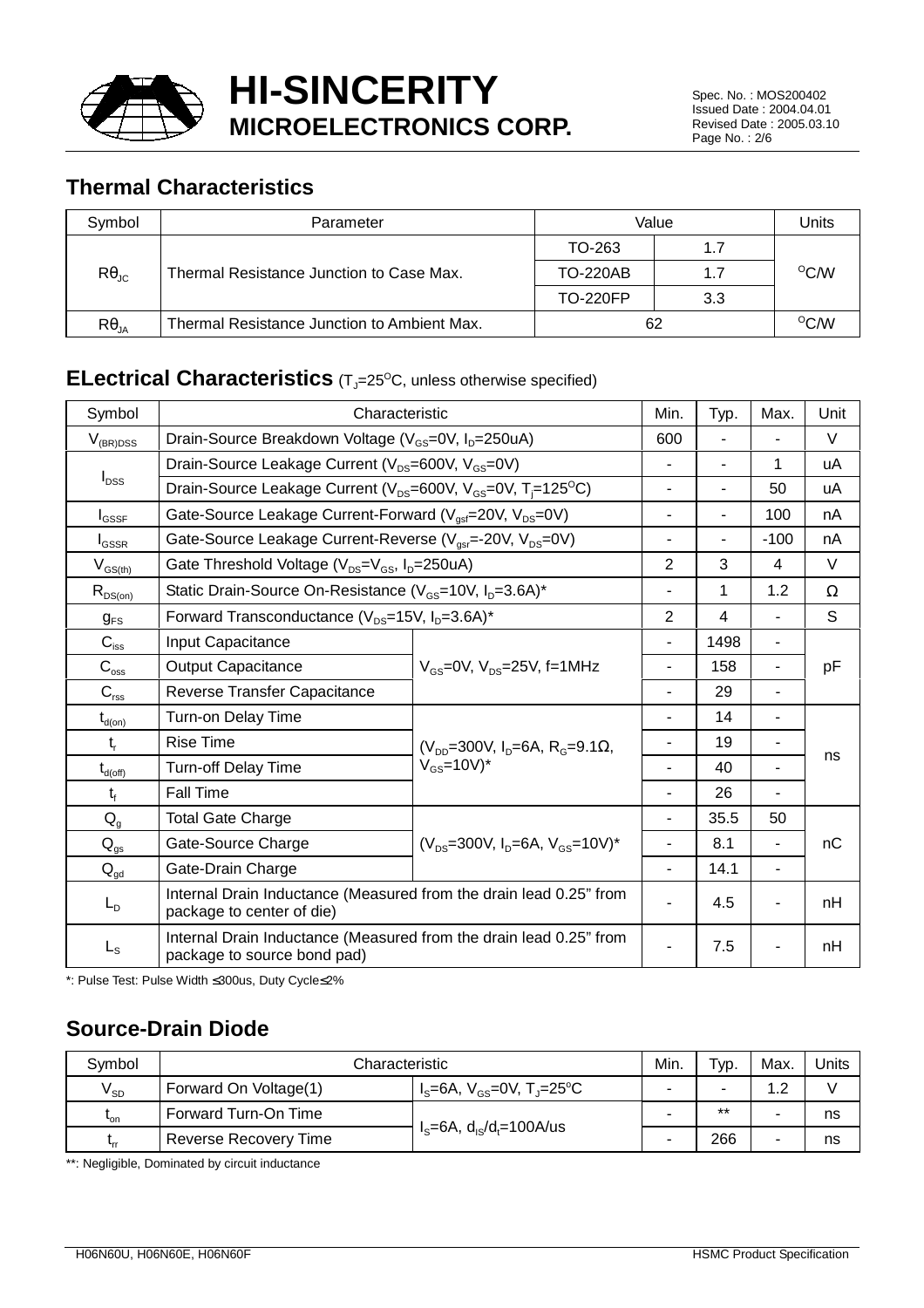

Spec. No. : MOS200402 Issued Date : 2004.04.01 Revised Date : 2005.03.10 Page No. : 3/6

### **Characteristics Curve**











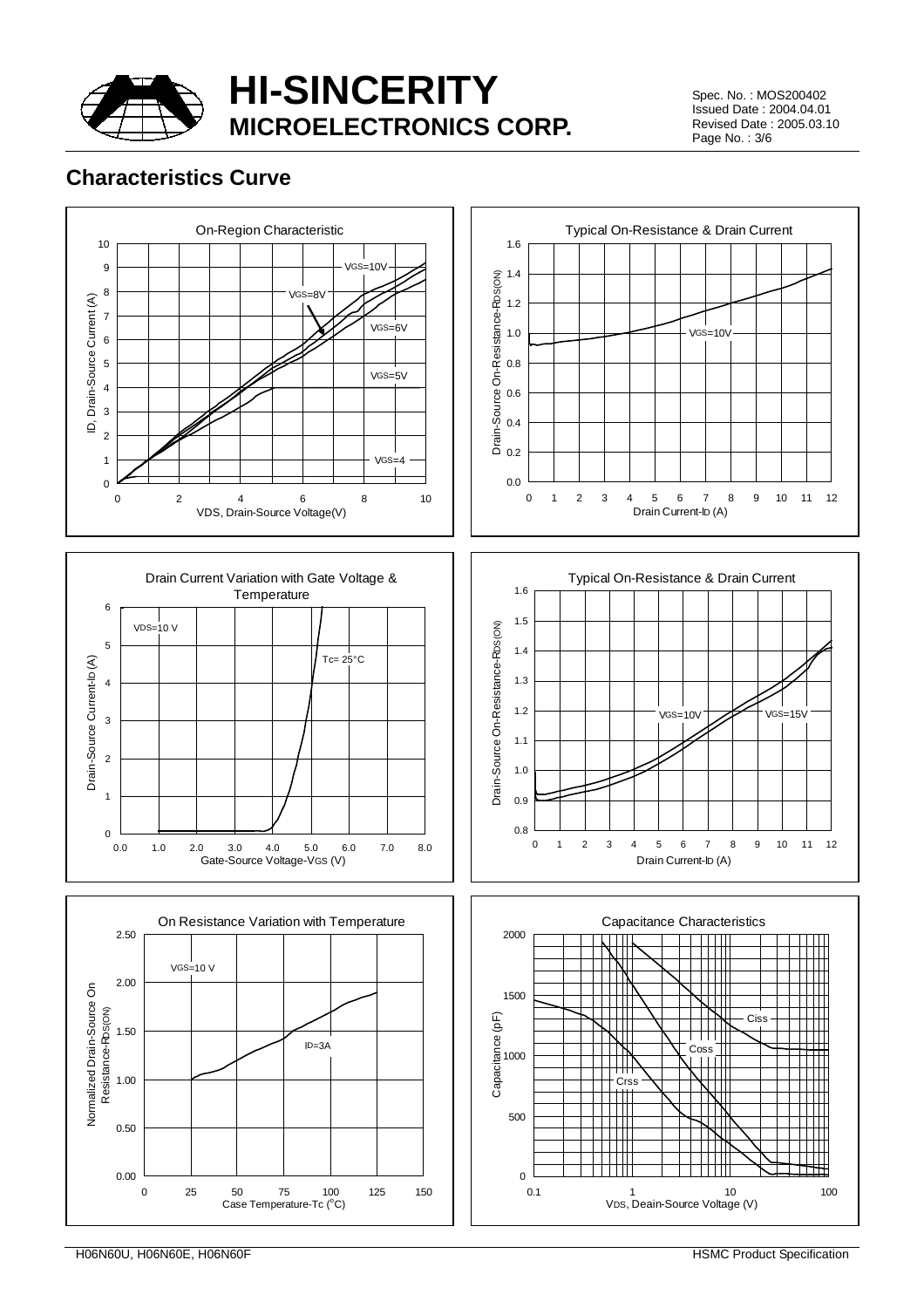

Spec. No. : MOS200402 Issued Date : 2004.04.01 Revised Date : 2005.03.10 Page No. : 4/6

### **TO-220AB Dimension**



### **TO-220FP Dimension**

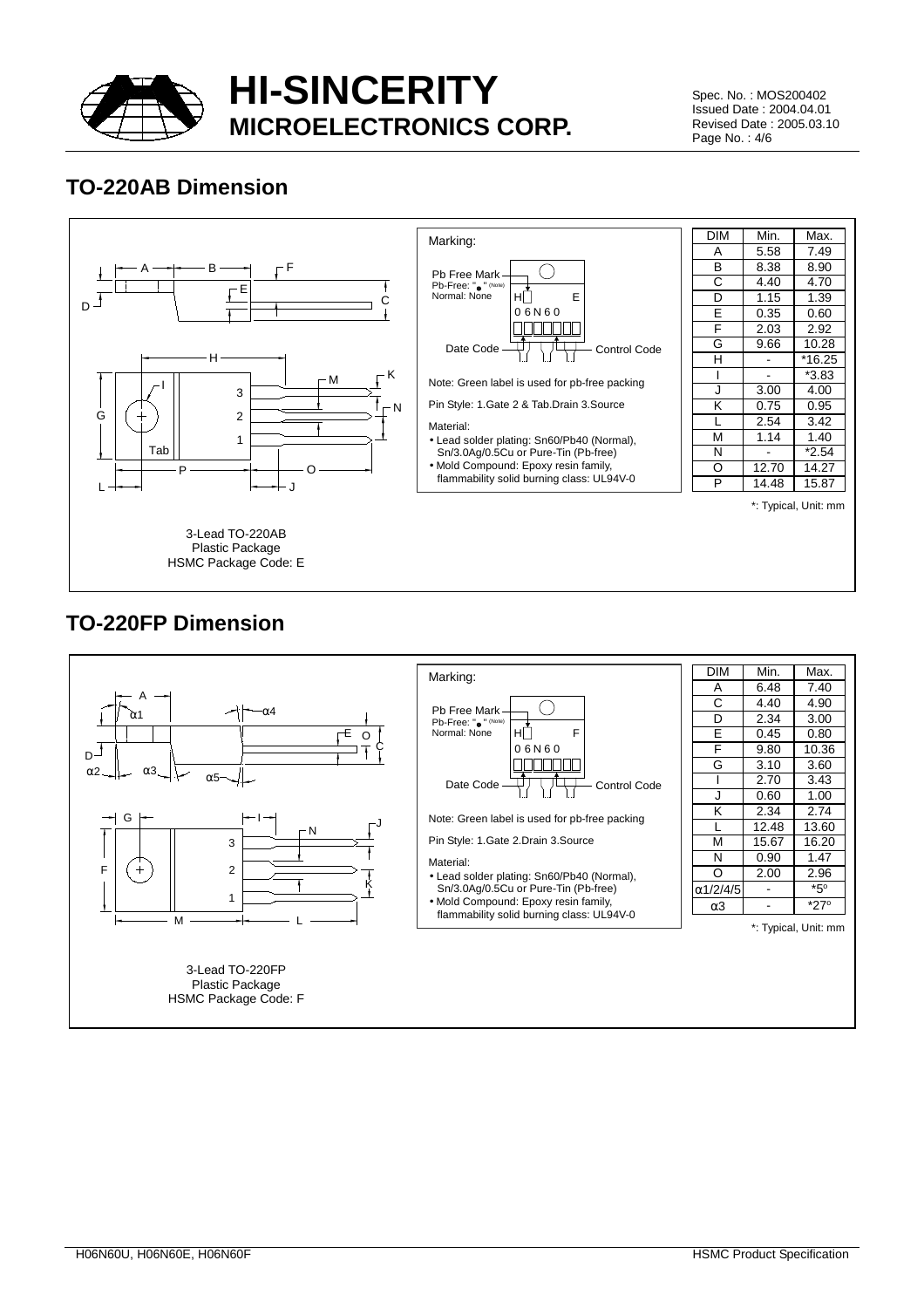

Spec. No. : MOS200402 Issued Date : 2004.04.01 Revised Date : 2005.03.10 Page No. : 5/6

### **TO-263 Dimension**



| <b>DIM</b> | Min.           | Max.   | <b>DIM</b> | Max.                     | Max.   | <b>DIM</b>     | Min.                     | Max.                    |
|------------|----------------|--------|------------|--------------------------|--------|----------------|--------------------------|-------------------------|
| Α          | 9.70           | 10.10  |            | 4.30                     | 4.70   | W              | $\overline{\phantom{0}}$ | (7.20)                  |
| в          | 1.00           | 1.40   | М          | .25                      | 1.40   | ∧              | $\overline{\phantom{0}}$ | (0.40)                  |
| С          | ۰.             | (4.60) | N          | $-0.05$                  | 0.25   |                | $\overline{\phantom{a}}$ | (0.90)                  |
| D          | 9.00           | 9.40   |            | 2.20                     | 2.60   | a1             | $\,$ $\,$                | $(15^{\circ})$          |
|            | 4.70           | 5.10   | D          | .90                      | 2.10   | a <sub>2</sub> | $\overline{\phantom{0}}$ | $(3^{\circ})$           |
|            | 15.00          | 15.60  | Q          | -                        | (0.75) | a <sub>3</sub> | $\,$                     | $0^{\circ} - 3^{\circ}$ |
| G          | $\blacksquare$ | (0.40) | R          | 2.24                     | 2.84   | r1             | $\overline{\phantom{0}}$ | (61.50)                 |
| H          | .20            | 1.60   | S          | 0.45                     | 0.60   | r2             | $\overline{\phantom{0}}$ | 0.30                    |
|            | 1.17           | 1.37   |            | 9.80                     | 10.20  | r3             | $\overline{\phantom{0}}$ | (0.45)                  |
|            | 0.70           | 0.90   |            | $\overline{\phantom{0}}$ | (7.00) | DP             | $\overline{\phantom{a}}$ | (0.20)                  |
|            | 2.34           | 2.74   |            | $\blacksquare$           | (4.00) |                |                          |                         |

#### *Important Notice:*

• All rights are reserved. Reproduction in whole or in part is prohibited without the prior written approval of HSMC.

• HSMC reserves the right to make changes to its products without notice.

• *HSMC semiconductor products are not warranted to be suitable for use in Life-Support Applications, or systems.*

• HSMC assumes no liability for any consequence of customer product design, infringement of patents, or application assistance.

#### *Head Office And Factory:*

• **Head Office** (Hi-Sincerity Microelectronics Corp.): 10F.,No. 61, Sec. 2, Chung-Shan N. Rd. Taipei Taiwan R.O.C.

Tel: 886-2-25212056 Fax: 886-2-25632712, 25368454

• **Factory 1:** No. 38, Kuang Fu S. Rd., Fu-Kou Hsin-Chu Industrial Park Hsin-Chu Taiwan. R.O.C

Tel: 886-3-5983621~5 Fax: 886-3-5982931